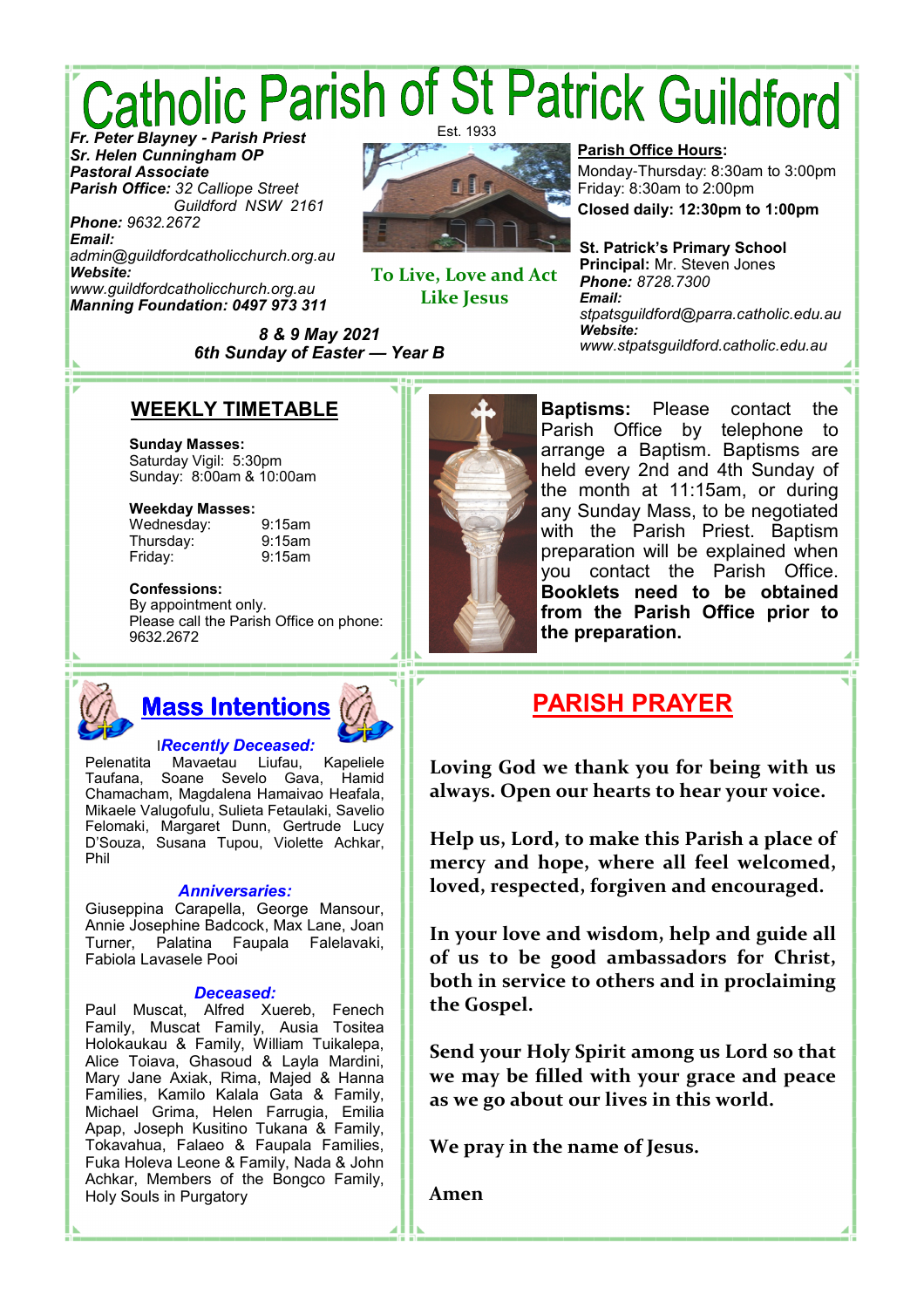

### **LITURGY OF THE WORD 6TH SUNDAY OF EASTER—YEAR B**



#### **1ST READING: ACTS 10:25-26, 34-35, 44-48** A reading from the Acts of the Apostles

As Peter reached the house Cornelius went out to meet him, knelt at his feet and prostrated himself. But Peter helped him up. 'Stand up', he said 'I am only a man after all!'

Then Peter addressed them: 'The truth I have now come to realise' he said 'is that God does not have favourites, but that anybody of any nationality who fears God and does what is right is acceptable to him.' While Peter was still speaking the Holy Spirit came down on all the listeners. Jewish believers who had accompanied Peter were all astonished that the gift of the Holy Spirit should be poured out on the pagans too, since they could hear them speaking strange languages and proclaiming the greatness of God. Peter himself then said, 'Could anyone refuse the water of baptism to these people, now they have received the Holy Spirit just as much as we have?' He then gave orders for them to be baptised in the name of Jesus Christ. Afterwards they begged him to stay on for some days.

#### The word of the Lord **Thanks be to God**

#### **RESPONSORIAL PSALM: PS 97:1-4**

**Response:** The Lord has revealed to the nations his saving power.

Sing a new song to the Lord for he has worked wonders. His right hand and his holy arm have brought salvation. **R.**

The Lord has made known his salvation; has shown his justice to the nations. He has remembered his truth and love for the house of Israel. **R.**

All the ends of the earth have seen the salvation of our God. Shout to the Lord all the earth, ring out your joy. **R.**



**As the Father has loved me so I have loved you. Remain in my love.** 

**What I command you, is to love one another.** 

#### **2ND READING: 1 JOHN 4:7-10**

A reading from the first letter of St. John

My dear people,

let us love one another since love comes from God and everyone who loves is begotten by God and knows God.

Anyone who fails to love can never have known God, because God is love.

God's love for us was revealed when God sent into the world his only Son so that we could have life through him; this is the love I mean: not our love for God, but God's love for us when he sent his Son to be the sacrifice that takes our sins away.

The word of the Lord **Thanks be to God**

#### **GOSPEL ACCLAMATION: JOHN 14:23**

#### **Alleluia, alleluia!**

All who love me will keep my words, and my Father will love them and we will come to them. **Alleluia!**

#### **THE GOSPEL: JOHN 15:9-17**

A reading from the holy Gospel according to John

Jesus said to his disciples: 'As the Father has loved me, so I have loved you. Remain in my love. If you keep my commandments you will remain in my love, just as I have kept my Father's commandments and remain in his love. I have told you this so that my own joy may be in you and your joy be complete. This is my commandment: love one another, as I have loved you. A man can have no greater love than to lay down his life for his friends. You are my friends, if you do what I command you. I shall not call you servants any more, because a servant does not know his master's business; I call you friends, because I have made known to you everything I have learnt from my Father. You did not choose me, no, I chose you; and I commissioned you to go out and to bear fruit, fruit that will last; and then the Father will give you anything you ask in my name. What I command you is to love one another.'

The Gospel of the Lord **Praise to you, Lord Jesus Christ**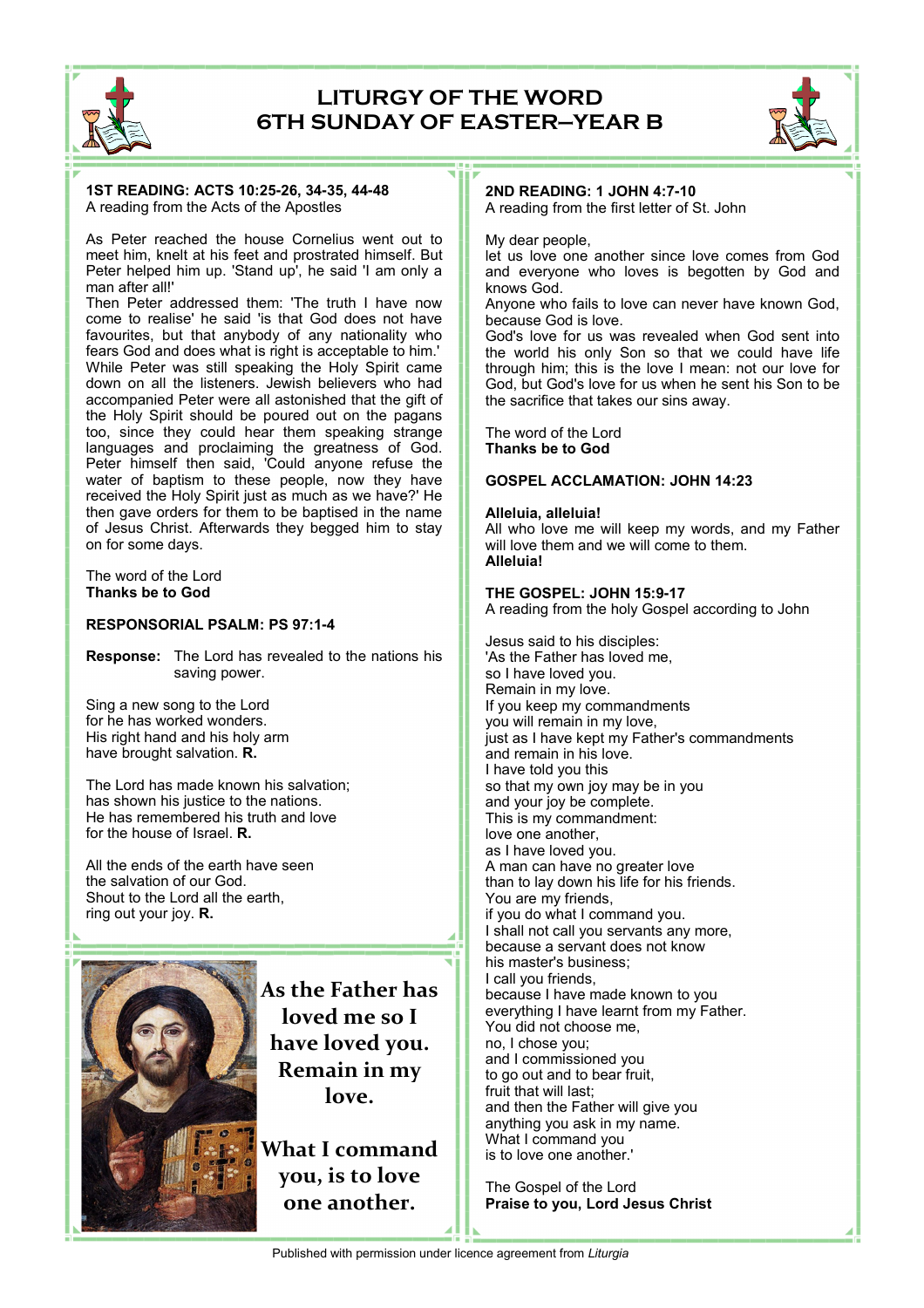### **PARISH NOTICES**

**THANK YOU LETTER FROM THE HOLY LAND COMMISSARIAT:** On behalf of the Holy Land Custody of the Franciscan Friars and the Christians of the Holy Land, I would like to thank you and your parishioners most sincerely for your generous contribution of \$1,157.35 to the Good Friday Holy Land Collection for 2021. Since the outbreak of the COVID-19 pandemic, it has been a particularly difficult time for the Church and people of the Holy Land and the countries that make up the Franciscan Custody. As with so many around the world, the pain has been on several levels, personal, physical, social, mental and financial. Your contribution will go some way to alleviate this, and for this, we are grateful. Please continue to remember the Holy Land in your thoughts and prayers. **Fr. Mario Debattista ofm, Commissary of the Holy Land — Australia**

**"TAP & GO" DONATION POINT:** The opportunity is now available for parishioners and visitors to donate to St. Patrick's Parish using a credit or debit card. The majority of parishes in the Diocese now have this facility. Following advice from both the Parish Pastoral Council and the Finance Committee to install this new donation point, it will be available for use at the weekend Masses, at least initially. The donation is pre-programmed for \$5.00 per tap of the card over the tap symbol. If you wish to donate more than \$5.00, tap again. It takes a few seconds to record your donation. The Diocese's encouragement to use this facility is a response to the trend where most people carry little if any cash these days. Also, in these COVID-19 safe times, there is no handling of cash. The donation point does not take the place of the First and Second collections or the weekly envelope offerings which will, until COVID-19 restrictions are relaxed, still be in the bowls placed on the organ at the front of the Church. St. Patrick's is very grateful for your donations, however you wish to make them. **~** *Fr. Peter Blayney*

**LEGION OF MARY:** Invites you to the Rosary Cenacle every Thursday morning at 8:15am to pray for the sick, Holy Souls, the dying, Priests and so on. Please join us as the world needs more prayer.

**MASS INTENTIONS:** To prevent confusion and assumptions, could parishioners clearly identify if a Mass intention, for publication in the Bulletin, is either **Recently Deceased, Anniversary or Deceased.** Printed envelopes are available at the back of the Church. Thank you.

**ST. PATRICK'S SENIOR CITIZENS:** Hello everyone! St. Patrick's Senior Citizens Club is for anyone over **55**. We have been functioning for 43 years and new members are always welcome. We meet in the Hall next to the Church every Monday at 9:30am. Bingo, bowls and cards are some of our activities. For general information please ring President Shirley Fenton on 9721.1875 or Trips Officer Jim Newell on 9632.5049.

**CHURCH CLEANLINESS:** A friendly reminder to keep the house of the Lord clean by taking all your rubbish with you at the conclusion of Holy Mass this includes all used tissues. Thank you.

# **DIOCESAN NOTICES**

**BISHOP VINCENT'S PASTORAL LETTER ON THE PROPOSED PARENTAL RIGHTS BILL:** Bishop Vincent has released a pastoral letter to the pastors, parents and the faithful of the Diocese of Parramatta on the proposed Parental Rights Bill. The letter can be read here: https://parracatholic.org/ pastoral-letter-to-the-people-of-parramatta-on-theparental-rights-bill/.

#### **POSITIONS VACANT:**

Head: Formation for Mission – Diocese of Parramatta – **Applications close Monday, 10 May** Head: Mission Engagement – Diocese of Parramatta – **Applications close Monday, 10 May More details at:** parracatholic.org/employment

**DIOCESE OF PARRAMATTA COVID-19 UPDATE:** Parishes across Western Sydney and the Blue Mountains have COVID-Safety plans in place requiring social distancing, maximum attendance figures and other safety measures. It is currently highly recommended that masks be worn to Mass and other services. For more information, please visit the Diocesan website: www.parracatholic.org/covid19.

**CATHOLICCARE BLACKTOWN NEIGHBOUR-HOOD AID VOLUNTEERS NEEDED:** Blacktown Neighbour Aid, a program with CatholicCare, is looking for volunteers to support our senior clients in the Blacktown area to remain living independently in their own home. If you feel you would like to make a positive difference to other's lives in this way, please contact the Manager, Deb Woolacott on 0418 114 055 or email: deb.woolacott@ccss.org.au.

**COMMUNITY VISITORS SCHEME VOLUNTEERS NEEDED:** The Community Visitors Scheme, a program with CatholicCare, is looking for volunteers to provide a friendly visit to residents in local Aged Care Facilities who are lonely or isolated from their family and friends. If you feel you could spare one hour a week or a fortnight to help a person feel more valued<br>and erspected. I please contact the Manager. and respected, please contact the Manager, Deb Woolacott on 0418 114 055 or email: deb.woolacott@ccss.org.au.

**PASTORAL COUNCIL FORMATION AND TRAINING:** The Pastoral Planning Office are hosting monthly Zoom sessions offering best practice in a variety of areas for parish, deanery and diocesan pastoral councils to serve Christ's mission. Sessions will be held on the  $4<sup>th</sup>$  Wednesday of the month from 7:30pm to 9:00pm. To share and grow with other parish councils, please register at https://tinyurl.com/ ser.ving-christs-mission or contact Lisa for more information on 0448 652 720 or lisa.bright@parracatholic.org.

**GLENBROOK PARISH WOMEN'S RETREAT - 12 JUNE:** St. Finbar's Parish, Glenbrook, is hosting a women's retreat filled with peace, prayerfulness, adoration, Mass, Reconciliation, guest speakers and praise and worship. It will be held at the parish on 12 June from 8:30am to 8:30pm. Registration is \$60.00, and with places limited, register now at: https://forms.gle/KkBaTAvm1qkYYCzm8. For enquiries, email: beloved2021info@gmail.com.